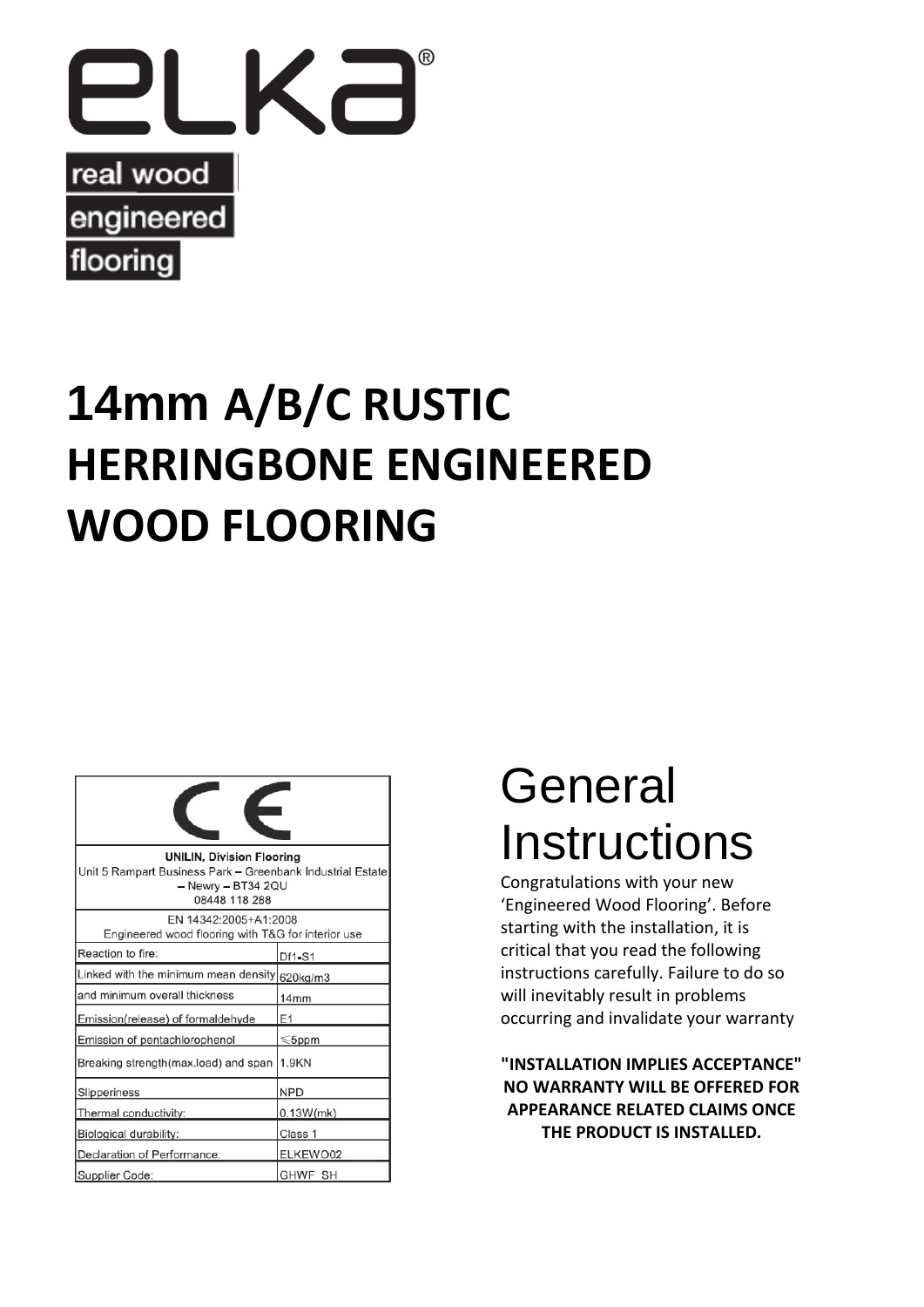# **Installer / Owner Responsibility**

- *To install Herringbone flooring correctly without issues requires an appropriately trained and experienced installer with a high technical ability*
- *This herringbone flooring is made up of 50% right and 50% left T&G panels in each box. To avoid any confusion these should be separated prior to install.*

Engineered floors are a natural product and as such are subject to many variances in both colour and character, this is to be expected at all times. In order to establish a consistency of product a grading and manufacturing tolerance of 5% has been set to allow for de-selection of material if deemed unsuitable for the installation. Due to the technical nature of this product and deselection a 10% cutting allowance must be added to the net square meters required for the site to be installed. This product is produced with a manufacturing tolerance of + or - 0.5% on the dimensions of the board, this should be considered on installation and where product is out of tolerance that section dismissed as part of the cutting and waste allowance.

The installer or owner assumes all responsibility for final inspection of the product quality prior to installation. The installer or owner must determine that the job site environment and the sub-surfaces involved meet or exceed all requirements within these instructions; claims will not be accepted if a fault was visibly noticeable or preventable prior to installation. These conditions are noted further within.

- All flooring must be stored in the correct conditions prior to installing.
- This product "must not" be stored on site until all sub floors; plastering, cement work; decorating and all other wet work is completely dry.
- The nominated party "consumer or installer" that takes ownership has final responsibility to ensure that they have received the correct species and finish that was selected in store.
- The installer/owner must inspect each board and deselect pieces with defects whatever the cause, under no circumstances should these be installed.
- Engineered floors must not be installed below ground level, in bathrooms or in potential wet / damp areas.
- It is normal practice to use stain, putty or filler stick for defect correction or minor dimension differences.
- Always work from 3 to 4 packs at a time mixing boards to achieve the appearance you require, taking into consideration the texture of the wood and the natural change in colours.
- Each floor, even each board is an individual piece of nature, which is guaranteed to make your home a place of beauty.

Note: Keep a record of all your readings for later reference and warranty enquires. We strongly recommend you keep a record of your moisture and humidity readings prior to installation and in order to accurately determine acclimatisation. These measurements "will be" required by the manufacturer or supplier if there are any future problems.

# **Acclimatising & On-Going Environment Conditions**

*AS PART OF THE WARRANTY CONDITIONS OF YOUR ENGINEERED FLOOR IT IS ESSENTIAL TO ACCLIMATISE THE PRODUCT FOR 48 HOURS PRIOR TO INSTALLATION FOR TEMPRATURE ONLY*

The aim of acclimatising wood flooring is to allow the temperature of the timber to adjust to the normal expected day to day conditions within the building once it is occupied.

Prior to installation, it is the installer's responsibility to ensure that the internal site conditions are stable and are suitable for the installation of engineered flooring. A room temperature of between 18 -20ºC and relative humidity of between 45-65% must be maintained.

In winter, especially when the temperature is 0ºC or below, and the air is dry outside, we recommend the use of a humidifier to stabilize site conditions if the site readings are showing below 45% humidity. The building should be fully enclosed including doors and windows and heating should be operational.

#### **Failure to do this could cause on-going behavioural problems with the floor and will invalidate the warranty.**

All wet work must have been completed otherwise the moisture will transfer from walls floors and ceilings to the hardwood flooring.

The delivered flooring must be left in the packaging with polythene wrapping intact. The flooring should be stacked horizontally no more than 2 to 3 packs high or wide. Break up stacked cartons with battens to increase air circulation. The use of gas or paraffin heaters should be avoided. Do not store next to radiators. The flooring must be left in situ in the room it is to be installed for 3-7 days before installation. Further checks must be undertaken by the installer to confirm the wood flooring is in equilibrium with the site it to be installed.

You can expect your Engineered flooring to be supplied at 8 % +/- moisture content at the point of delivery. The correct moisture content for installation within the UK & ROI climate is 10% +/-. Testing must be carried to ensure the product is within this window. If the product has moved beyond 12% action should be taken to reduce the moisture / humidity readings within the area / product. A reputable installer will have testing equipment such as "Tramex" to check relative humidity and the moisture content of the subfloor / wood.

# **New build and renovation projects**

A new installation site needs to dry out before wood flooring is delivered. There is nearly always excessive moisture on either new construction sites or major refurbishment contracts. In these instances, the wood will absorb the excess moisture; resulting in stress issues such as cupping, delaminating, expanding and later contraction. Always protect against excessive moisture ingression, where it helps use dehumidification equipment to stabilise the site conditions. '

''Explanation of why the flooring should be one of the last jobs to be undertaken on site; Other trades can damage an excellent installation if care is not taken to safeguard against moisture ingression in hard wood floors. In new building projects moisture is introduced into the fabric throughout the construction process. Example; Under BS882 a concrete mix of (1:2:4) one cubic metre of concrete will contain 187 litres of water. This will have to dry out to below 4% moisture content before your flooring is installed. This may take up to a day per 1mm thickness of concrete to dry out; therefore, you must always take a new moisture reading of the concrete sub floor before proceeding with the installation.

#### *If the subfloor is between 4% Mc and 6.5% Mc then ELKA 2 part Epoxy DPM must be applied to the subfloor and if bonded direct the flooring secured with a flexible adhesive such as trade / trowel flex.*

#### **Sub base:**

When fitting to a sub base other than battens (Screed, ply, chipboard) the sub base must conform to BS 8204: Part 1 1987, which states that it must not deviate by more than + or - 3mm under a 2m straight edge in any one direction. Uneven subfloors will cause squeaking and joint / floor failure. Wooden sub structures must be sound and securely fixed. They must be a minimum of 18mm in depth in order to be supportive. (This applies to Ply or Chipboard also)

Always show a preference for Ply to be used as opposed to Chipboard. Ply will offer a better fix, there is potential that the adhesive will not have a secure connection to chipboard. Furthermore, chipboard when damp will become less resilient if moisture is introduced.

**Screed / Concrete subfloors** must be solid, stable, clean, free of wax, paint and old adhesive residue. The moisture content using Tramex / Other none destructive moisture meter should be under 4% (2.5% CM test / Din Standard), above this will cause excessive dimensional change in the wood flooring resulting in problems such as cupping / delaminating not covered by the guarantee.

**Floor boards** need to be overlaid with a minimum of 6mm Plywood securely fixed as per BS 8201:2011 and is, sound, flat, and under 12% moisture content. Prior to overlaying with plywood a bitumen paper barrier confirming to BS 1521 must be installed directly on top of the wooden suspended sub floor. Always check the airbricks are clear and to allow appropriate air flow within the sub floor void.

#### **Expansion**

All Engineered floors will react to changes in the presence of moisture within the boards. In the winter months when central heating is present, moisture leaves the wood causing the floor to contract which will leave slight gaps between each plank. In the summer months when the humidity is higher the wood will expand and the gaps will disappear. This needs to be allowed for during the fitting process. Therefore, it is important when installing an Engineered floor to leave the proper expansion area around the perimeter and to ensure the flooring is fully acclimatised prior to installation.

An expansion gap of 10mm must be in place around the **"FULL"** perimeter of the room. Flooring must **"NOT"** be run through doorways in to other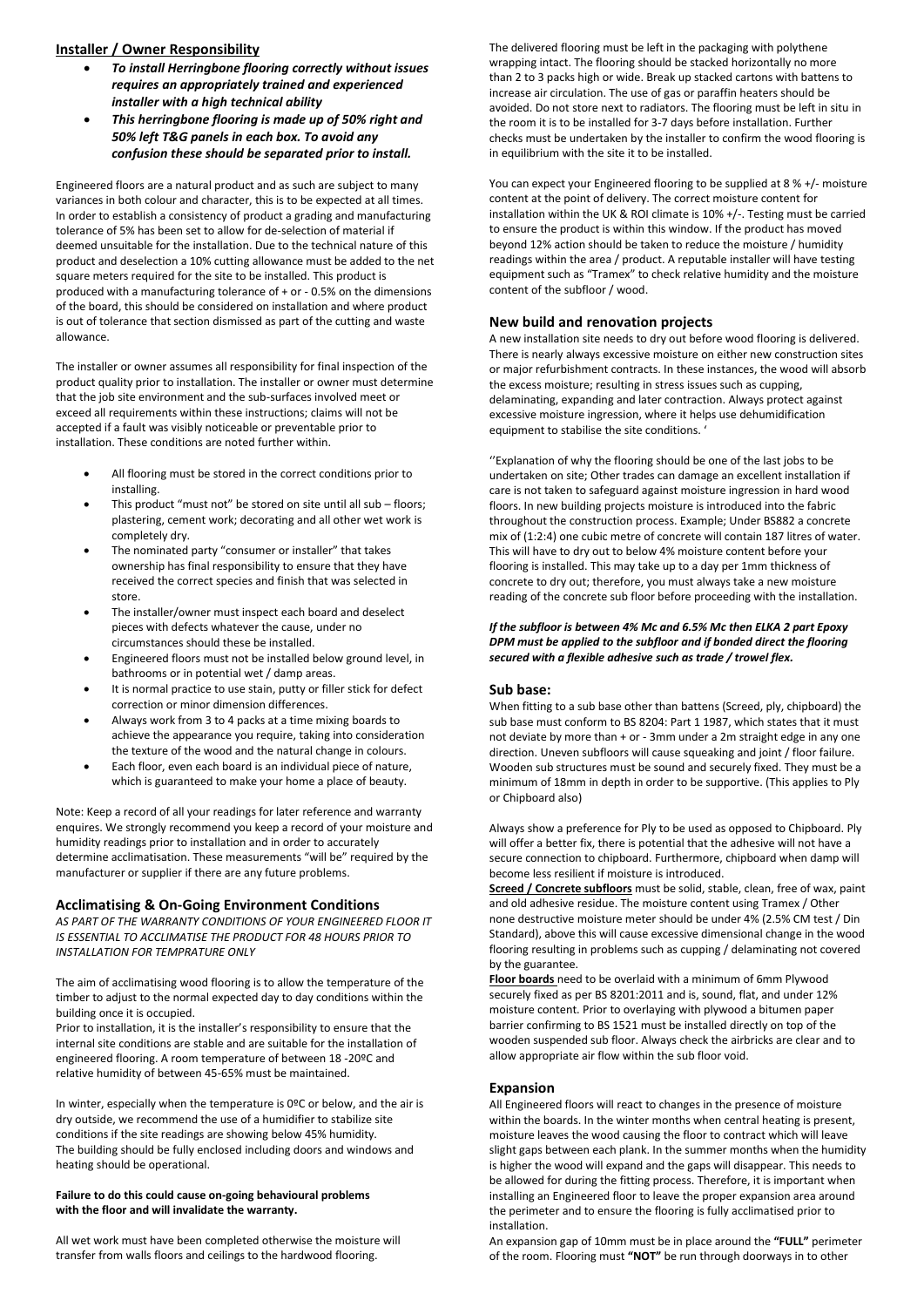rooms, instead it should be broken in the doorway again allowing 10mm; this gap is covered by a profile that is not fixed to the new flooring. **No fixed objects are to be installed on the flooring – there is no exception!**

Please note with a large area (lengths in excess of 10 m) the floor must be divided with an expansion gap provided on both length and width. On completion, this gap is again covered by a profile that is not fixed to the new flooring.

#### **Under-floor heating: Embedded Systems Only, Matting Systems are not Suitable**

This product is suitable for use with under-floor heating systems subject to the manufacturer's recommended installation guidelines with timber flooring.

When laying a floor where under floor heating has been installed it is important to follow these guidelines:

1. The heating has been started up at least 3 weeks before laying the floor to achieve an ambient living environment.

2. Make sure that there is no water leaking from the pipes.

3. If the subfloor is concrete, make sure the concrete is dry. This means not more than 2.5% moisture, full depth of screed (WHEN THE FLOOR IS COLD).

4. The subfloor has to meet all the requirements for under floor heating. 5. The surface temperature of the ground (below the engineered flooring) **MUST NOT EXCEED +27°C.**

6. The heating has to be turned off 48 hours before laying the floor.

7. 2 days after laying the floor, the heating should be turned on gradually, increasing 2-3°C every 24 hours.

8. A minimum temperature of 18 °C must be maintained.

9. Do not cover the floor with rugs when the UFH heating is operating

Always check the heating manufacturer's detailed instructions to ensure compatibility.

# **Installation of Floor - Full Coverage Glue Down Installation Only:**

On completion of the preceding tasks the following steps should be followed for Installation.

- 1. You must use a water-free, MS, alcohol polyurethane glue, specially formulated for use with wood flooring.
- 2. Installation must be full coverage with the traditional trowel method, in all cases follow the instructions of the adhesive manufacturer. With this method, you adhere direct to the sub floor and you do not need to apply glue to the tongue and groove.
- 3. Concrete / screed floors should be primed with ELKA Polyurethane Primer "only" – other primers such as PVA should never be used.
- 4. Any surplus glue that may seep out on to the surface of the wood must be removed immediately with suitable wipes.
- 5. Generally you will want the flooring to run the longest length of the room towards a natural source of light for aesthetic reasons.
- 6. Under cut the bottom of door frames, wardrobes, etc. to allow for the flooring and underlay to fit under it.
- 7. Open a number of packs, separate the left from the right and "shuffle" the boards to ensure an even distribution of colour and character.
- 8. If you discover a defective piece **DO NOT LAY IT.** You are the final judge of acceptable quality.
- 9. Unilin Distribution or its dealers will not be responsible for costs associated with installing, finishing and/or replacing flooring installed with obvious defects.
- 10. **SETTING OUT, ACCURACY AND MARKING PROCEDURES ARE VITAL TO ENSURE THERE IS NO RUN OUT / GAPPING ISSUES.** Regularly check the floor alignment during installation.
- 11. Mark a straight line down the centre of the room then measure the width from the centre line to the wall to ensure the final board cuts that will be installed are of suitable length either side of the room. If required relocate the initial centre line to suit as shown in diagram 1a.
- 12. Mark line 2 & 3 either side of the centre line at a distance equal to the corner points of the flooring to be installed when connected as diagram 2a.
- 13. Create a template larger in size than the length of flooring boards, this template must be **exactly square** to support the rows installed. This should be rotated with its upper and lower points aligned with the right hand side marker line shown in diagram 3a.
- 14. Spread the adhesive in front of the template up to the initial number of rows to be installed. The instructions of the adhesive

manufacturers must be followed including notch size and type of trowel.

- 15. Lay the first left hand and right hand boards as in diagram 4a ensuring the corners are aligned with the centre and parallel lines and square to the plywood template.
- 16. Subsequent rows should be installed in the same manner so the intended pattern is formed.
- 17. Continue the same process left and right of the starter boards 6a
- 18. Further lines parallel to the first set to use as board corner marker points as the installation progresses outwards.
- 19. Progress the installation of the first three rows until they reach full room width
- 20. The perimeter and all fixed objects must be fitted ensuring a 10mm expansion gap.
- 21. If required a tapping block should be used to tap boards together, direct contact of hammer or mallet on the board edge is not recommended.
- 22. All perimeter gaps should be covered with skirting or Scotia using cover strips at thresholds.

### **Wood floor care guide:**

Wood floors are a lifetime investment, and decisions concerning them should not be taken lightly. Routine maintenance should include protecting the surface finish from moisture and heavy wear which creates scratches.

#### **Consumer Expectations:**

Wood floors are NOT impervious to the day to day impact of grit, food, spills, and water. Preventive maintenance like area rugs, floor protectors (on ALL furniture on your wood floors), and routine maintenance with proper hardwood floor cleaner should always be exercised (improper products can contribute to additional wear, may VOID your warranty, and cause failure when recoating).

# **Good practice:**

Keep this as a regularly scheduled event. Always perform this process before and after a major event that involves a high volume of traffic on the floor.

- Do: Place Protector pads on ALL furniture legs resting on your wood floor.
- Do: In high traffic areas use added protection to prolong the surface life of your floor.
- Do: Place walk off mats and area rugs in high traffic areas (make sure they stay dry and are cleaned underneath on a regular basis).
- Do: Perform routine maintenance; this should include sweeping, vacuuming and/or dust mopping to remove dirt and grit.
- Do not: Wear high heel shoes as this will cause indentations in the wood, keep your pets nails trimmed on a regular bases.
- Do not: Use WET or STEAM mops.
- Do not: Use ammonia.
- Do not: Use dust cleaning substances.
- Do not: Track dirt over the surface of the floor, clean immediately.
- Do not: Use other general floor cleaning products, only specialised Elka cleaning products should be considered.
- Do not wax a Polyurethane or oiled finish.